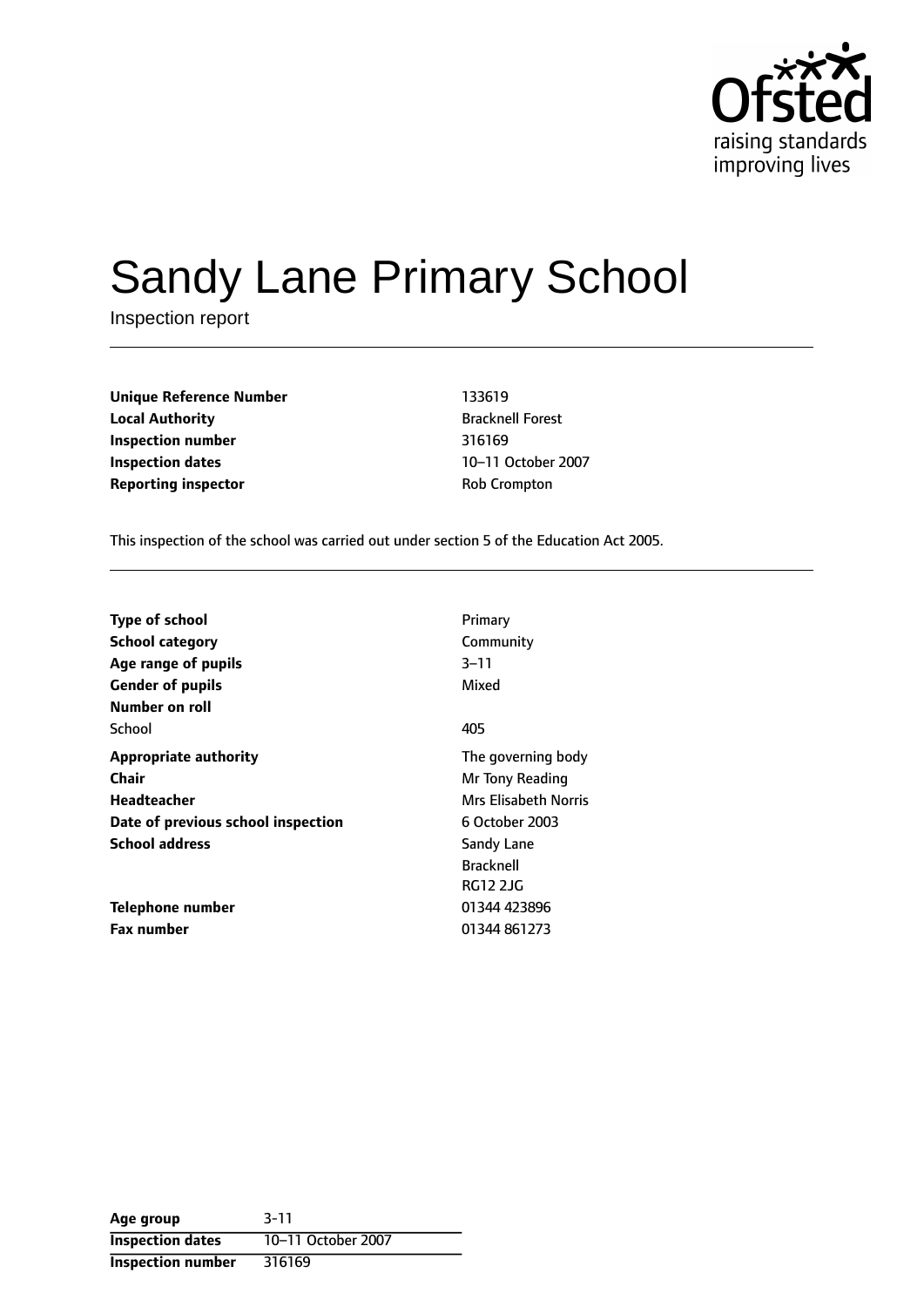.

© Crown copyright 2007

#### Website: www.ofsted.gov.uk

This document may be reproduced in whole or in part for non-commercial educational purposes, provided that the information quoted is reproduced without adaptation and the source and date of publication are stated.

Further copies of this report are obtainable from the school. Under the Education Act 2005, the school must provide a copy of this report free of charge to certain categories of people. A charge not exceeding the full cost of reproduction may be made for any other copies supplied.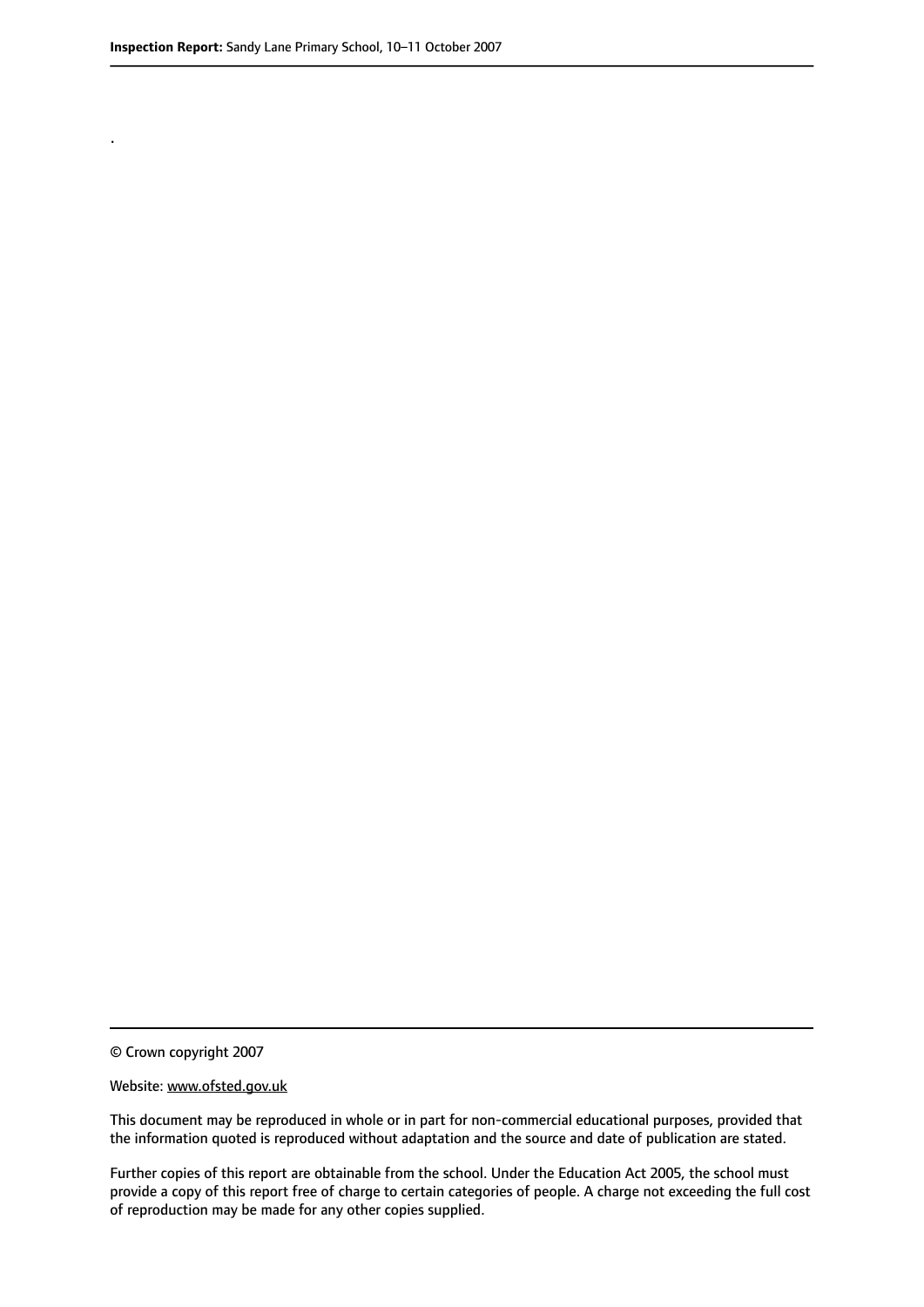# **Introduction**

The inspection was carried out by three Additional Inspectors.

#### **Description of the school**

This large primary school serves an area experiencing rapid change. The proportion of pupils from minority ethnic backgrounds has grown significantly in recent years to a fifth of the school roll. There are pupils from 23 different countries, many having recently arrived in the UK. About 12% of pupils have English as an additional language, a few of whom are at a very early stage of acquiring English. As they start school, children's understanding and skills are below those typical of the age group, especially in early literacy and numeracy skills. The proportion of pupils with learning difficulties is above average.

#### **Key for inspection grades**

| Grade 1 | Outstanding  |
|---------|--------------|
| Grade 2 | Good         |
| Grade 3 | Satisfactory |
| Grade 4 | Inadequate   |
|         |              |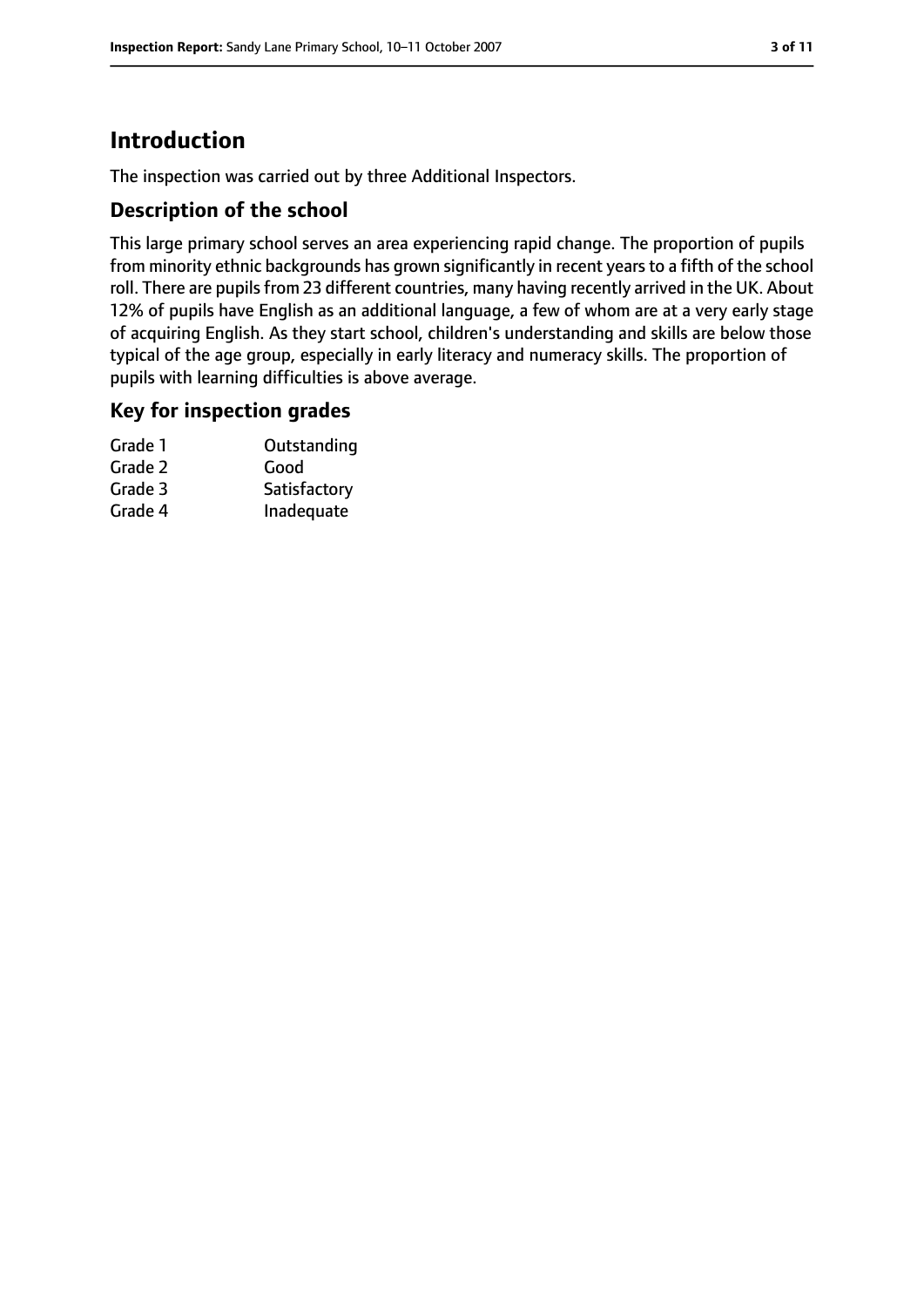# **Overall effectiveness of the school**

#### **Grade: 2**

This is a good school with outstanding features. Pupils talk about their school very positively. They enjoy it, knowing they are safe and well cared for. Parents too give the school their wholehearted support; as one said, 'I am 100 per cent sure that I could not have chosen a more child and parent friendly school'. Many parents also commented on the role played by the headteacher in moving the school forward, describing her leadership as excellent. The headteacher does indeed provide inspirational leadership and is extremely well supported by senior staff.

The school's focus on pupils' all-round development has a very positive impact on their learning. From a rather low start, pupils achieve well through the school. The rate of achievement has risen dramatically over the recent years. Standards, previously below average, have risen to average levels by the end of Year 6. This reflects the strength of the school's leadership in raising attainment through improving teaching and learning. Lessons stimulate pupils' interest and teachers motivate pupils by setting challenging targets. Using a wealth of assessment information, teachers set work that closely matches pupils' abilities. Following a dip in standards in mathematics last year, the school's analysis of test results revealed that the range of strategies pupils use when tackling mental calculations is too limited and this was noted during the inspection. Pupils with learning difficulties receive outstanding support and the school's excellent provision for pupils at an early stage of acquiring English has received national recognition.

A rich and varied curriculum of good quality encompasses a wide range of subjects through a themed approach. For example, Year 3 pupils have been inspired to produce good work in history, geography, science, literacy and mathematics in response to their study of the Celts and Romans. Pupils' personal development is enhanced effectively inside and outside the classroom. The school wholehearted embracesthe 'Rights and Responsibilities' charter and this is evident from the strong sense of fairness pupils show. They behave very well, gain clear ideas about how to keep safe and stay healthy, and make an extremely valuable contribution to school life.

The quality of care, guidance and support is outstanding. Pastoral care is very strong. This is seen in pupils' confidence and good relationships with the adults with whom they come into contact. It is also reflected in the way that pupils of all ages take care of one another and play together well. Academic guidance is excellent. Teachers ensure that pupils know precisely what they need to do to improve. They provide excellent feedback though marking, and pupils increasingly review their own work against specific criteria.

The quality of leadership and management is outstanding and is reflected in rising standards. The headteacher has a very clear vision of how the school should grow as a community in which all pupils achieve their potential both academically and personally. There is a shared determination among all staff to move the school forward. The individual performance of pupils is monitored rigorously. Governors are active, extremely well informed and very supportive. The school has a good capacity to promote further improvement and provides good value for money.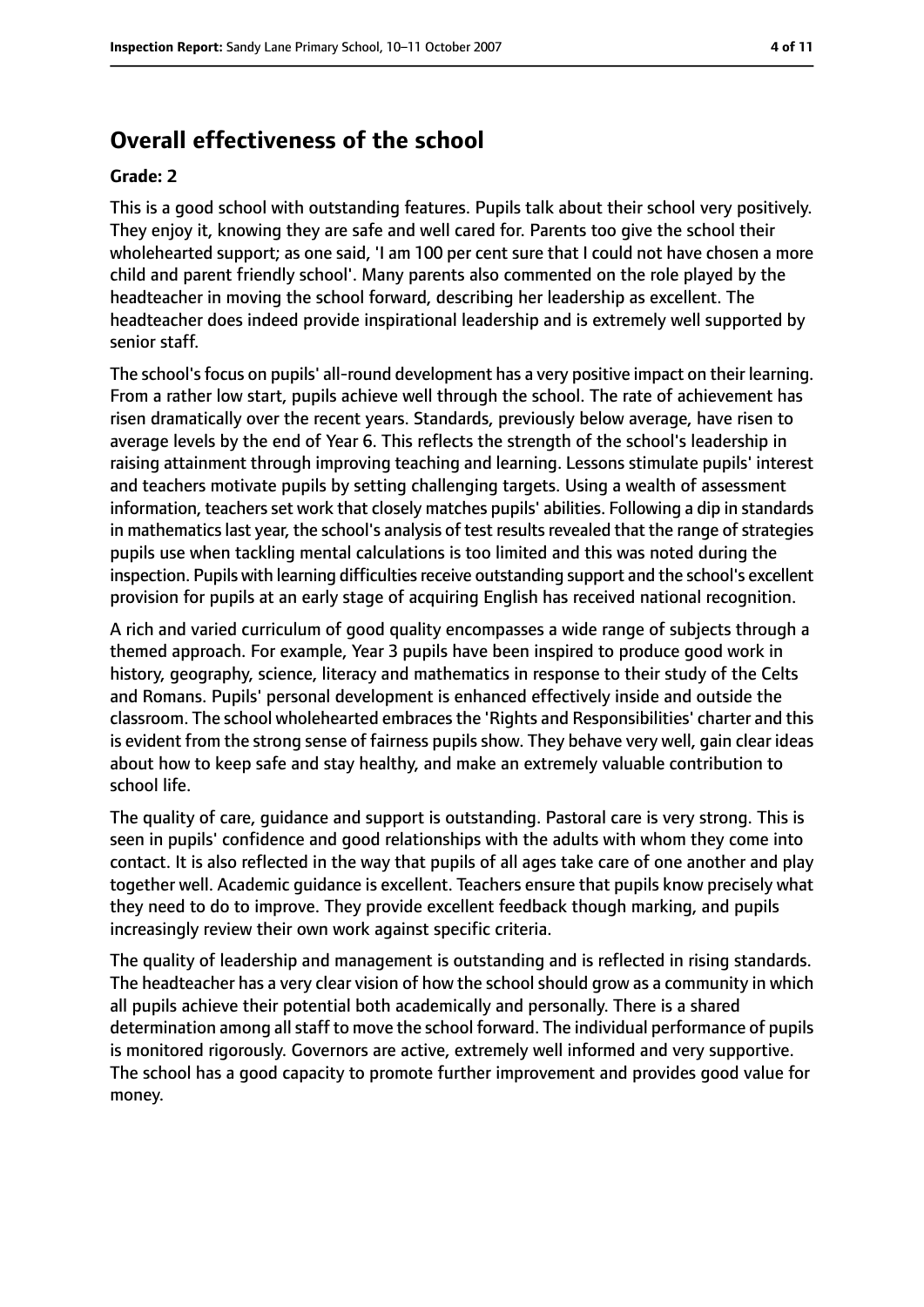## **Effectiveness of the Foundation Stage**

#### **Grade: 2**

Provision in the Foundation Stage is good. Children progress well in the Nursery and Reception classes due to the consistently effective teaching. The standardsreached by the end of Reception vary from year-to-year but the most recent year group reached broadly average standards across all areas of learning. Working closely together, teachers and support staff create an exciting environment for young children. The warm and stimulating atmosphere means children bounce into school eagerly. A good balance is struck between adult led activities and those chosen by children. Staff use central guidelines about linking letters to sounds very well, providing a good base for subsequent work in reading and writing. The children who enter the school with no English soon settle. Adults successfully use gesture, facial expression and visual prompts to develop their early communication skills. Children respond well to the wide range of practical activities on offer, although opportunities for them to develop their language and social skills through play are somewhat constrained because role play areas in the classrooms are rather sparse. Although Nursery children can freely use the well-equipped outdoor learning area, the location of the Reception class prohibits such informal access to it.

### **What the school should do to improve further**

■ Increase the range of strategies pupils use when solving mental calculations, particularly in Years 3 to 6.

# **Achievement and standards**

#### **Grade: 2**

The standards reached by Year 2 pupils fluctuate because of wide variations in their ability and are generally below average. However, the school's meticulous tracking shows that most pupils make good progress from their starting points. The rate of progress between Years 3 to 6 has improved significantly over the last three years to the extent that, in 2006, pupils' overall achievement was in the top 25 per cent nationally. Pupils do particularly well in improving their writing skills and are now achieving above average results. Attainment in science has also improved to average levels. In contrast, although most pupils build reasonably well on their starting points when in Year 3, standards reached by Year 6 pupils in mathematics have been below average recently. Although current Year 6 pupils are on course to reach at least average standards and Year 5 pupils are doing particularly well, the school is aware that pupils lack confidence in applying what they already know when solving mental problems. For example, that, when multiplying 30 by 4, they can draw on their knowledge of the 3 or 4 times tables.

## **Personal development and well-being**

#### **Grade: 2**

Pupils' personal development and well-being, including their spiritual, moral, social and cultural development are good. They gain an appreciation of cultural diversity though music, religious education, French and collective worship. The Rights and Responsibilities charter is embedded in school life, and instils strong social and moral values. Pupil's contribution to the school is excellent and is evident in their participation in re-cycling, school council activities and running the school shop. Older pupils take very seriously their responsibilities as monitors and peer mediators. They act as hosts for the weekly senior citizens lunch club. Preparation for future economic well being is satisfactory. The school has identified the need to develop pupils'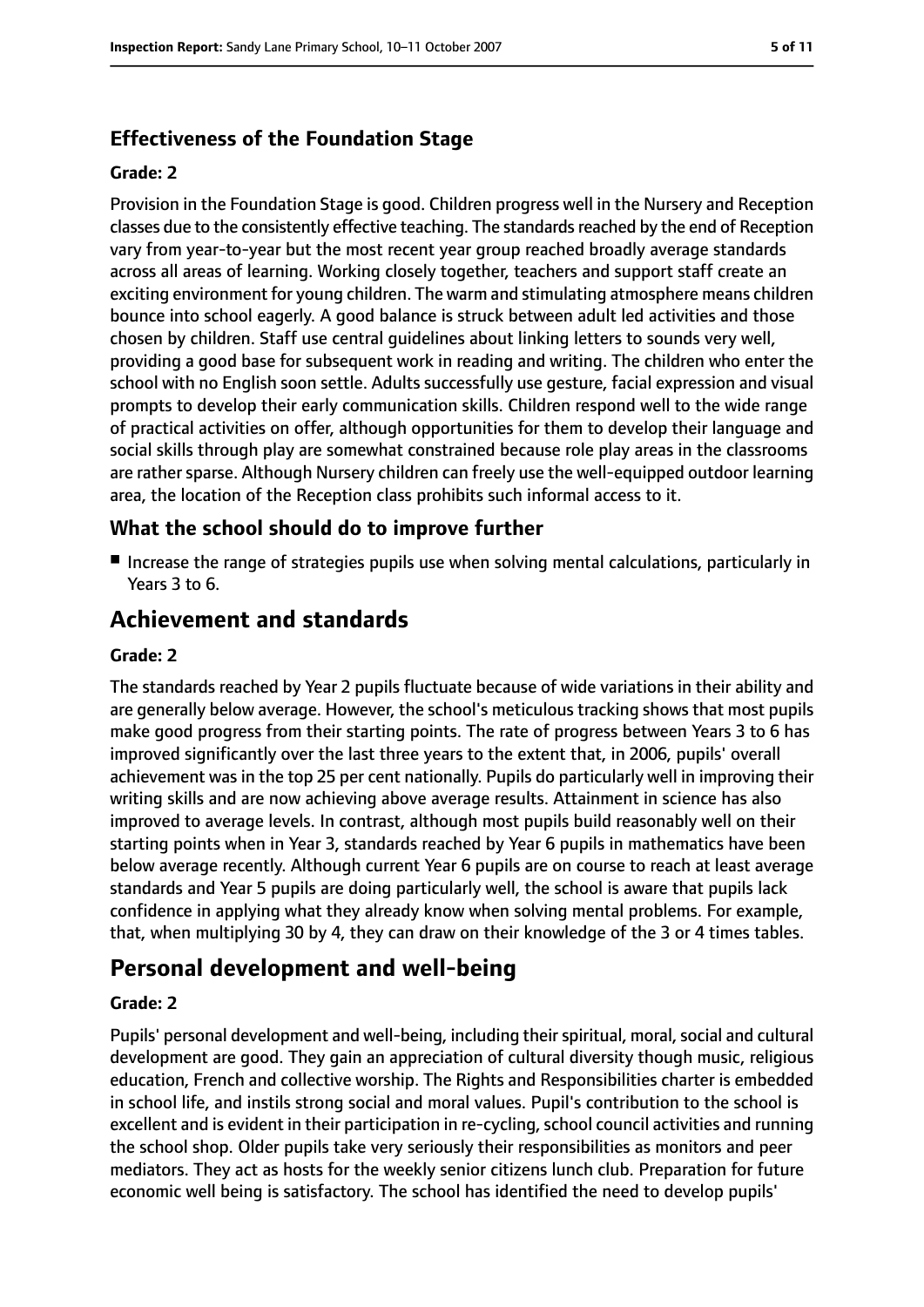speaking and listening skills further and to develop their confidence in taking the initiative and working independently.

# **Quality of provision**

## **Teaching and learning**

#### **Grade: 2**

Teaching is good overall with some outstanding practice. Lessons begin with a crisp start and move with fast pace. Teachers make sure that pupils understand what they are to learn in each lesson and set challenging work for different groups of pupils, including those with learning difficulties. Teaching assistants effectively support pupils' learning. Information and communication technology (ICT) is used well across the school to enliven lessons. Staff form very good relationships with pupils and create an atmosphere of mutual respect. This results in confident pupils who ask and answer questions, volunteer information and who are very positive about their learning. This was seen during an excellent history lesson, when the teacher adopted the role of a Victorian mayoress and generated a lively debate about the pros and cons of building a railway to 'Sandy Lane Town'. Within this positive picture, not enough emphasis is given in some lessons to mental calculations.

### **Curriculum and other activities**

#### **Grade: 2**

The curriculum is modified effectively so pupils have equal opportunities to learn, whatever their backgrounds or specific needs. Pupils' academic and personal development is enriched by lunchtime and after schools clubs and a good variety visits and visitors. The curriculum has been revised to include creative approaches to learning which raise pupils' enjoyment and engagement. Music features strongly. For example, all pupils in Year 4 learn a stringed instrument. The mathematics curriculum includes master classes for more able pupils but the school is aware that planning places too little emphasis on mental calculations. The school has achieved national recognition for its work in promoting healthy lifestyles and ecological awareness, and pupils have a very mature understanding of these issues.

#### **Care, guidance and support**

#### **Grade: 1**

The school offers a full range of services or parents, pupils, senior citizens and childminders. Care is available from 8.00 am to 6.00pm and lunchtime study sessions help pupils who find it difficult to concentrate at home. Assessment was weak at the time of the last inspection but is now a major strength. The school's meticulous tracking of pupils' progress feeds into teachers' day-to-day planning which builds carefully on pupils' individual strengths and weaknesses. In consultation with their teachers, pupils review their progress each half term and new targets are negotiated and agreed. This gives pupils a strong sense of responsibility for their own learning and is a major factor in the acceleration of achievement through the school.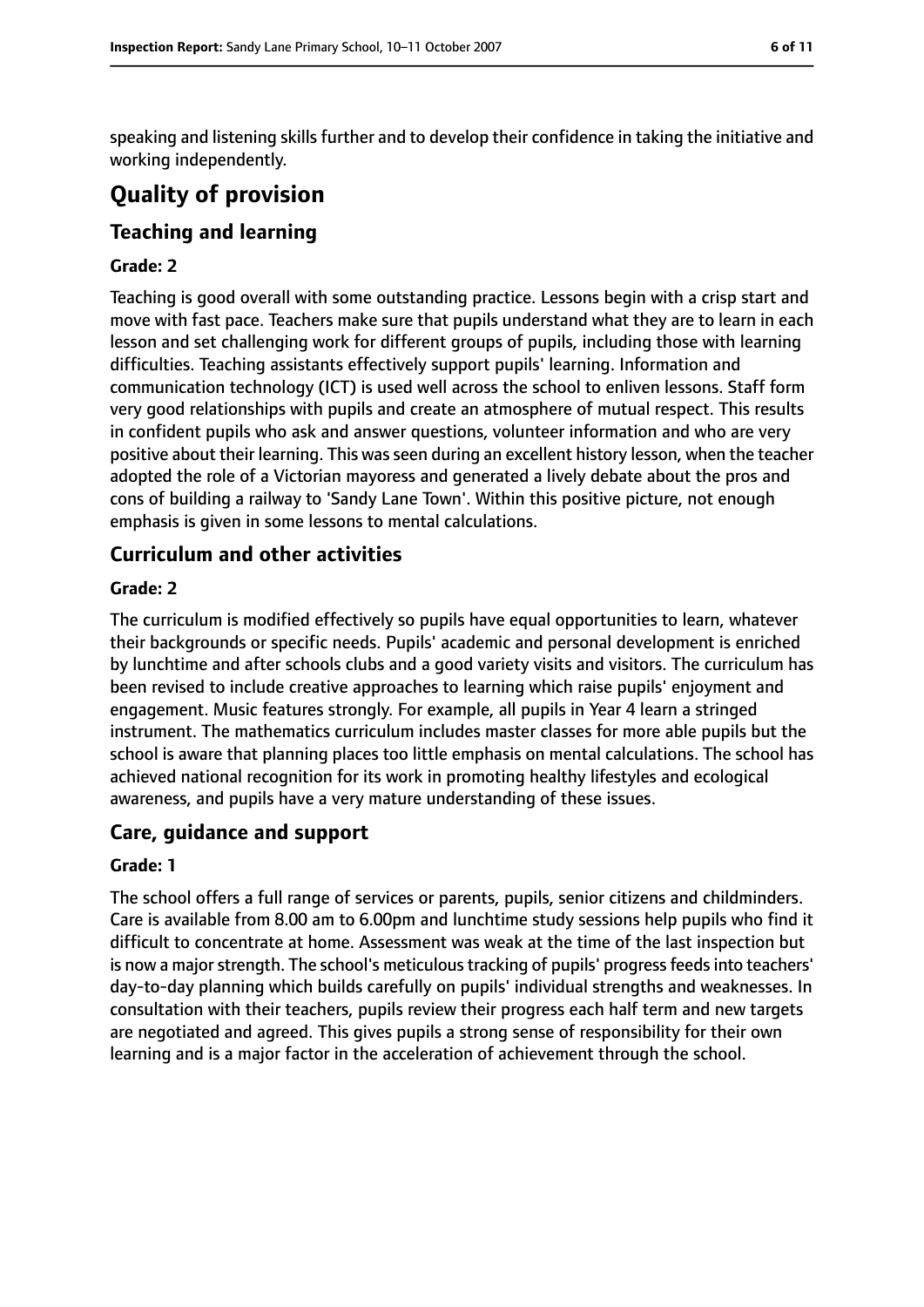## **Leadership and management**

#### **Grade: 1**

Under the highly effective direction of the headteacher, the deputy head and senior managers provide very good role models for colleagues, and have contributed significantly to improving standards and teaching. Subject leaders monitor pupils' work carefully to identify strengths and gaps in their learning. They then provide advice and further training for staff. The results of their efforts are seen in the rising levels of achievement across the school. The school's good capacity to improve is evident from the very good progress since the last inspection, especially in enhancing provision in ICT and refining assessment systems. An excellent school improvement plan points a clear way forward. Self-evaluation is extremely good, and based securely upon detailed tracking and data analysis.

Governance is outstanding and governors have a clear awareness of school strengths and areas for development. They have a high profile in school and have been key players in the many recent exciting and innovative initiatives. They fulfil their role as critical friends very well, in both supporting and challenging the leadership team. Administrative staff provide a warm welcome and a valuable conduit of information for parents. They play an important role in monitoring attendance and keeping track of the budget.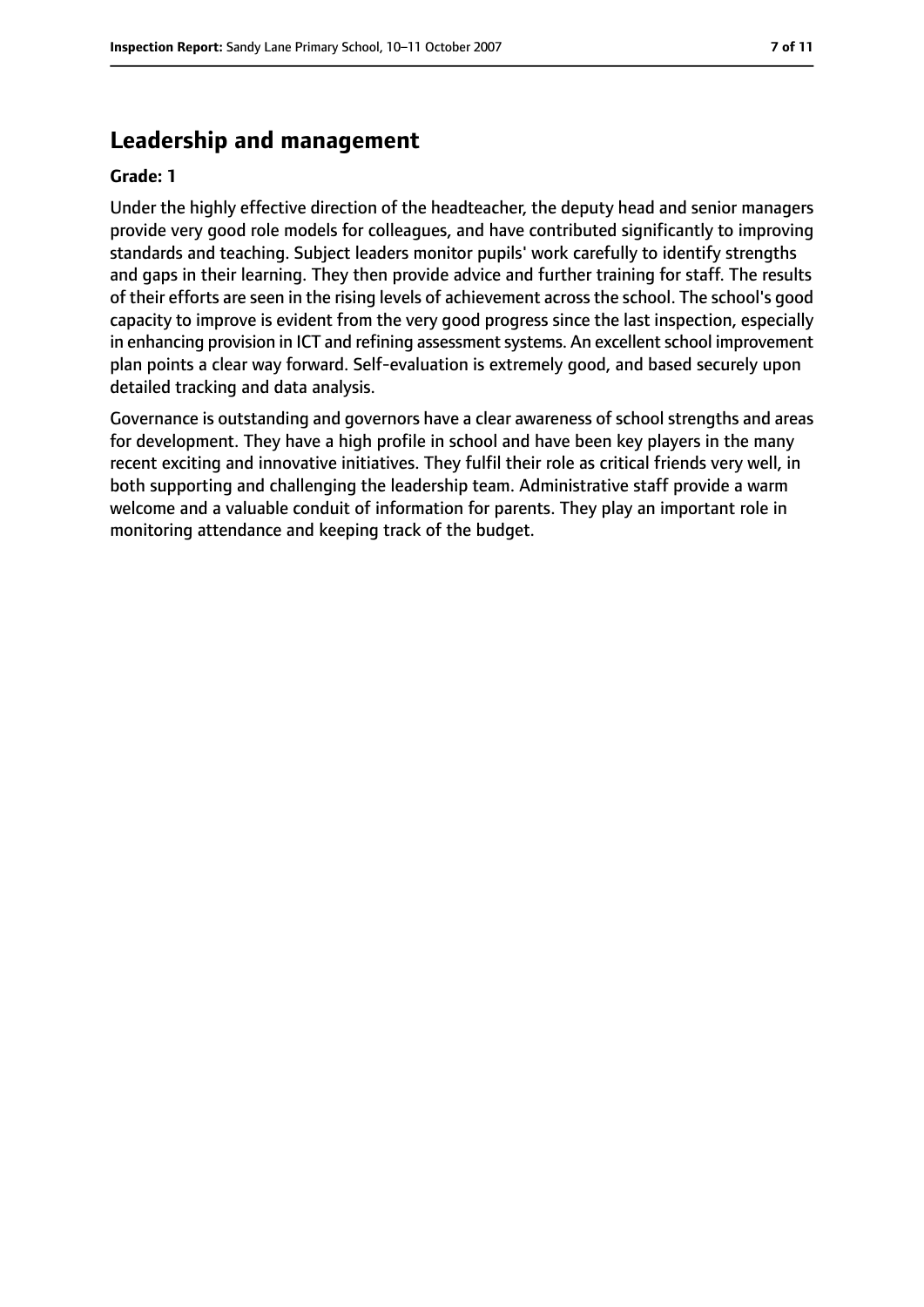**Any complaints about the inspection or the report should be made following the procedures set out in the guidance 'Complaints about school inspection', which is available from Ofsted's website: www.ofsted.gov.uk.**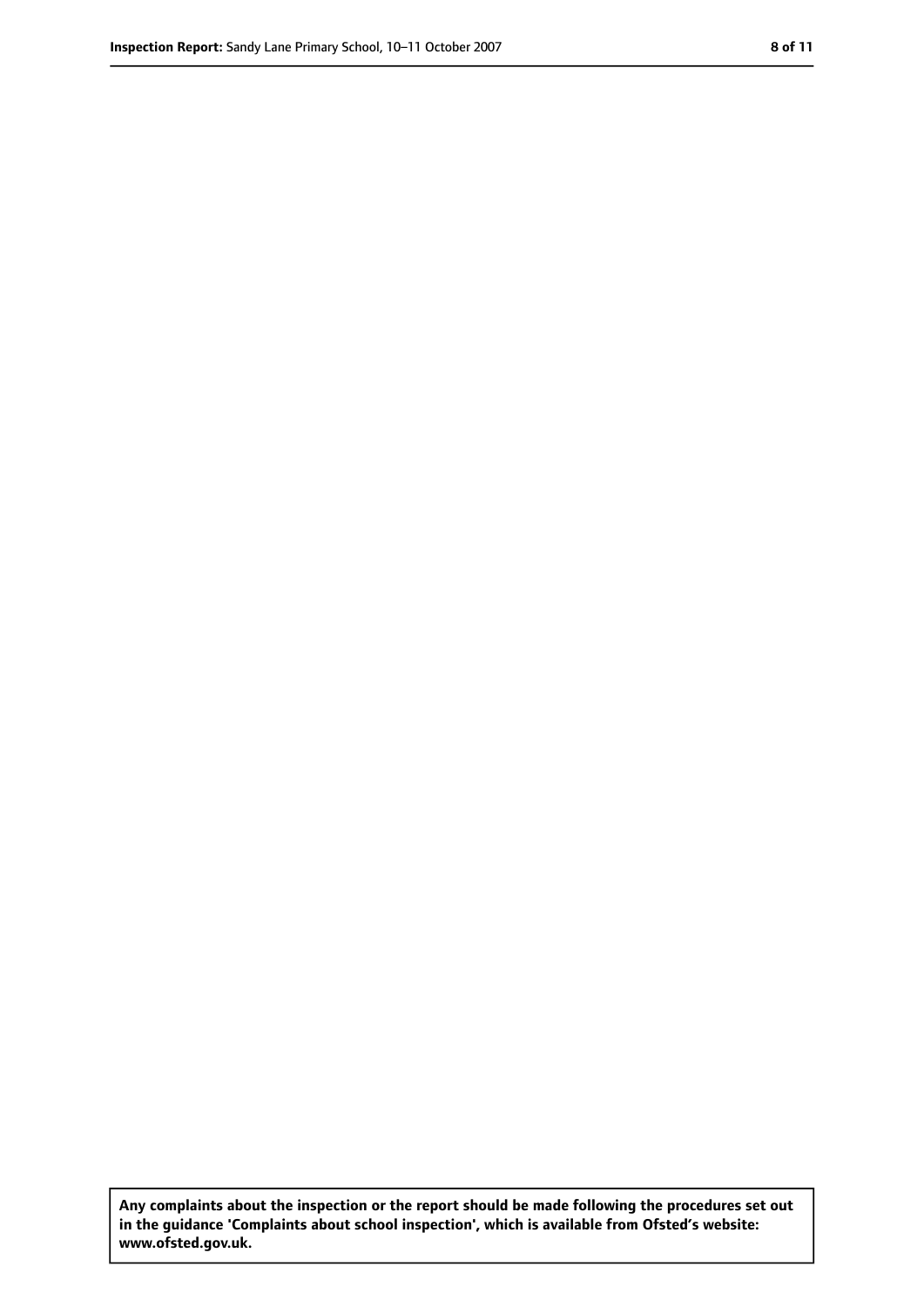#### **Annex A**

# **Inspection judgements**

| Key to judgements: grade 1 is outstanding, grade 2 good, grade 3 satisfactory, and | <b>School</b>  |
|------------------------------------------------------------------------------------|----------------|
| grade 4 inadequate                                                                 | <b>Overall</b> |

## **Overall effectiveness**

| How effective, efficient and inclusive is the provision of education, integrated<br>care and any extended services in meeting the needs of learners? |     |
|------------------------------------------------------------------------------------------------------------------------------------------------------|-----|
| Effective steps have been taken to promote improvement since the last<br>inspection                                                                  | Yes |
| How well does the school work in partnership with others to promote learners'<br>well-being?                                                         |     |
| The effectiveness of the Foundation Stage                                                                                                            |     |
| The capacity to make any necessary improvements                                                                                                      |     |

#### **Achievement and standards**

| How well do learners achieve?                                                                               |  |
|-------------------------------------------------------------------------------------------------------------|--|
| The standards <sup>1</sup> reached by learners                                                              |  |
| How well learners make progress, taking account of any significant variations between<br>groups of learners |  |
| How well learners with learning difficulties and disabilities make progress                                 |  |

### **Personal development and well-being**

| How good is the overall personal development and well-being of the<br>learners?                                  |  |
|------------------------------------------------------------------------------------------------------------------|--|
| The extent of learners' spiritual, moral, social and cultural development                                        |  |
| The extent to which learners adopt healthy lifestyles                                                            |  |
| The extent to which learners adopt safe practices                                                                |  |
| How well learners enjoy their education                                                                          |  |
| The attendance of learners                                                                                       |  |
| The behaviour of learners                                                                                        |  |
| The extent to which learners make a positive contribution to the community                                       |  |
| How well learners develop workplace and other skills that will contribute to<br>their future economic well-being |  |

### **The quality of provision**

| How effective are teaching and learning in meeting the full range of the<br>learners' needs?          |  |
|-------------------------------------------------------------------------------------------------------|--|
| How well do the curriculum and other activities meet the range of needs<br>and interests of learners? |  |
| How well are learners cared for, quided and supported?                                                |  |

 $^1$  Grade 1 - Exceptionally and consistently high; Grade 2 - Generally above average with none significantly below average; Grade 3 - Broadly average to below average; Grade 4 - Exceptionally low.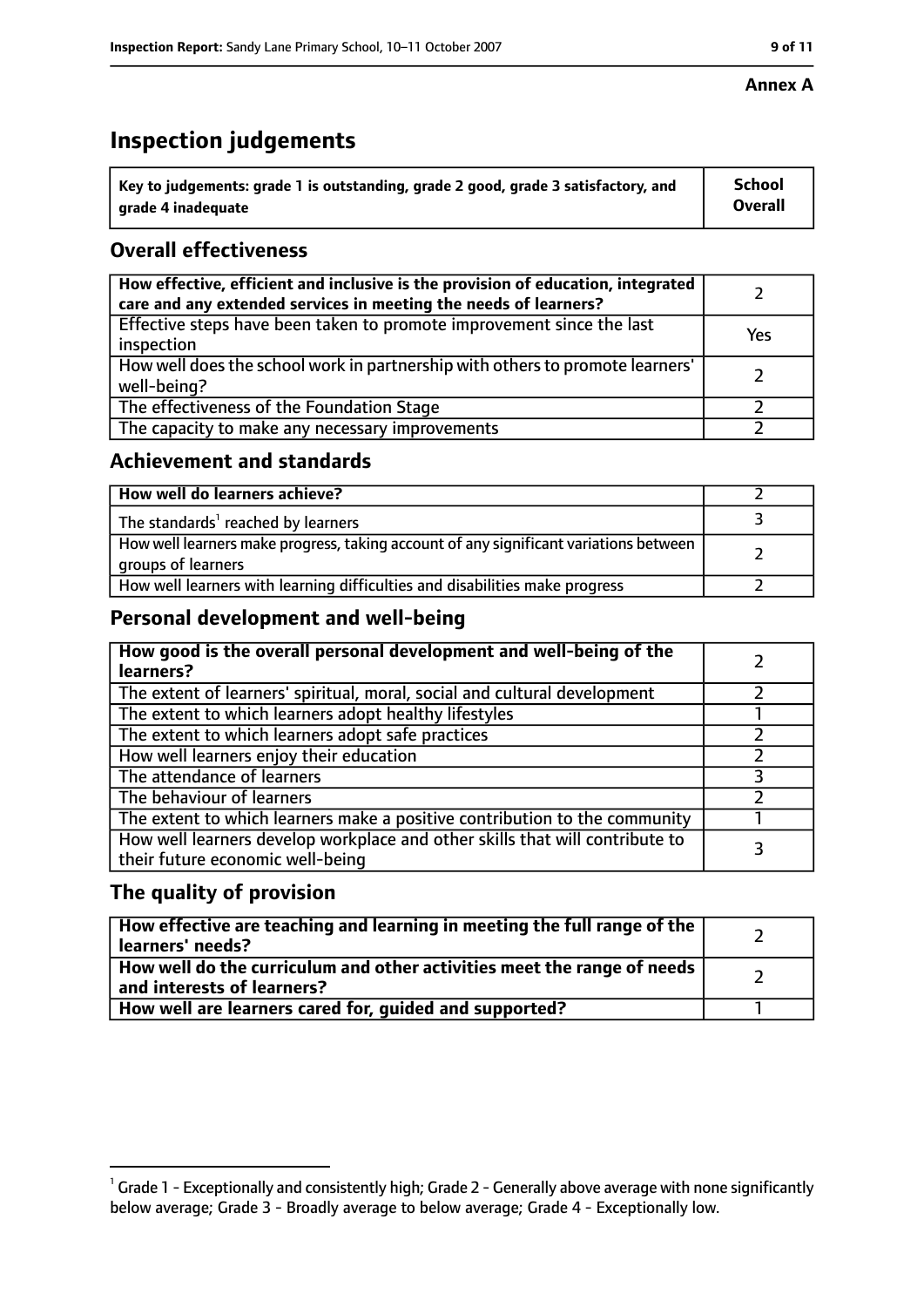# **Leadership and management**

| How effective are leadership and management in raising achievement<br>and supporting all learners?                                              |           |
|-------------------------------------------------------------------------------------------------------------------------------------------------|-----------|
| How effectively leaders and managers at all levels set clear direction leading<br>to improvement and promote high quality of care and education |           |
| How effectively leaders and managers use challenging targets to raise standards                                                                 |           |
| The effectiveness of the school's self-evaluation                                                                                               |           |
| How well equality of opportunity is promoted and discrimination tackled so<br>that all learners achieve as well as they can                     |           |
| How effectively and efficiently resources, including staff, are deployed to<br>achieve value for money                                          |           |
| The extent to which governors and other supervisory boards discharge their<br>responsibilities                                                  |           |
| Do procedures for safequarding learners meet current government<br>requirements?                                                                | Yes       |
| Does this school require special measures?                                                                                                      | <b>No</b> |
| Does this school require a notice to improve?                                                                                                   | No        |